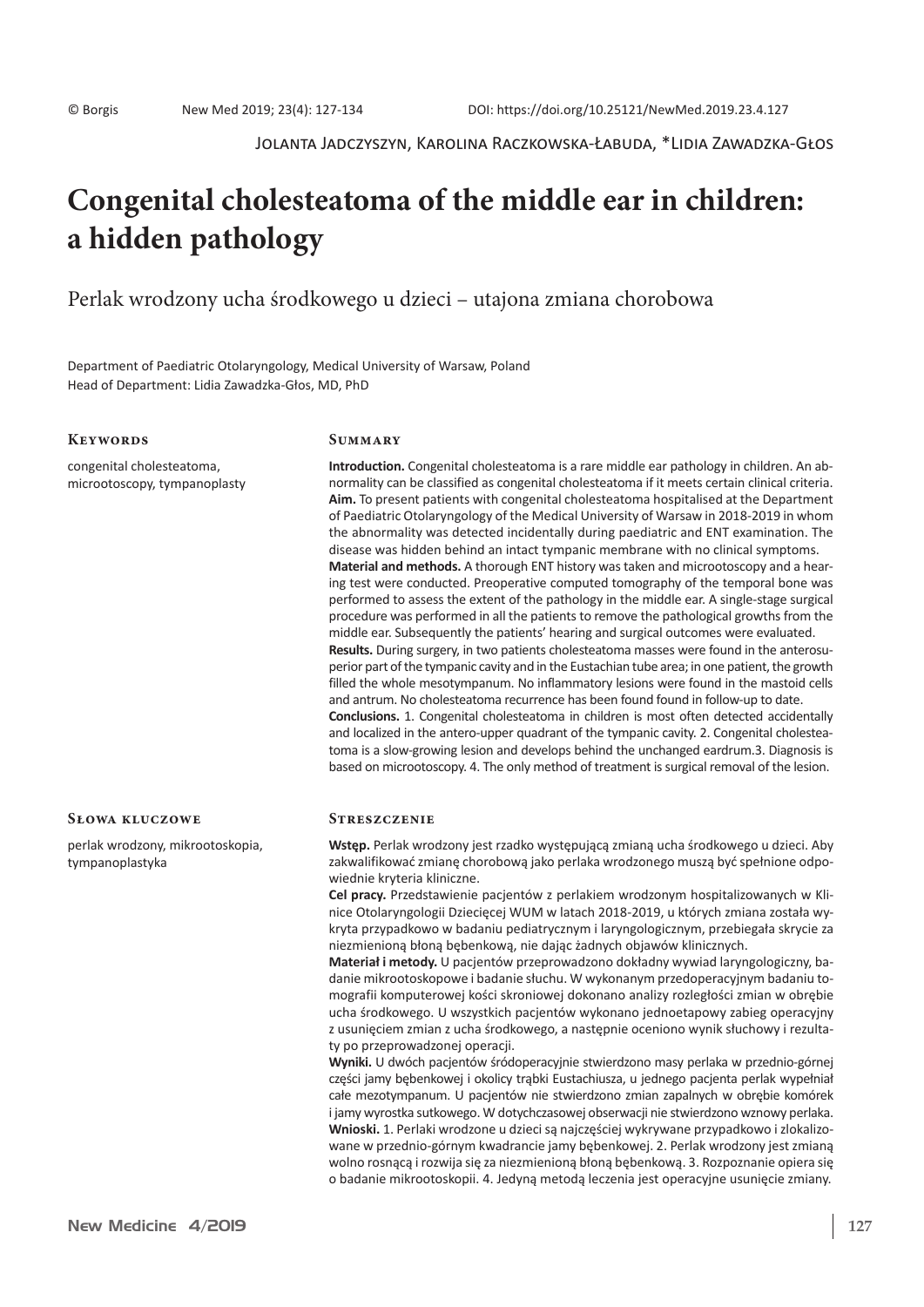# **Introduction**

A cholesteatoma, also known as pearly tumour, is a tissue mass composed of matrix, i.e. deposits of keratinised epithelium, keratin, cholesterol crystals and a capsule built of keratinising stratified squamous epithelium. The mass develops at an abnormal anatomical location in the middle ear. Otitis media with cholesteatoma in children can involve acquired cholesteatoma or, much less frequently, congenital cholesteatoma. Congenital cholesteatoma accounts for approximately 2-28% of all cholesteatomas in children (1-3). Congenital cholesteatoma was first described by House in 1953 (4). In 1965, Derlacki and Clemis proposed clinical criteria for this pathology (5). These initial diagnostic criteria were modified by Levenson et al. (6) who regarded a one-time history of otitis media as not excluding congenital cholesteatoma (tab. 1).

Potsic distinguished between 4 stages of congenital middle ear cholesteatoma (7):

- I: cholesteatoma confined to the anterosuperior quadrant of the tympanic membrane,
- II: cholesteatoma of the mesotympanum and a few quadrants of the tympanic membrane without ossicular involvement,

**Tab. 1.** Clinical criteria for the diagnosis of congenital cholesteatoma

| Clinical criteria for congenital cholesteatoma |                                                                                                             |  |  |  |
|------------------------------------------------|-------------------------------------------------------------------------------------------------------------|--|--|--|
| 1                                              | A whitish abnormality in the tympanic cavity visible<br>through the tympanic membrane                       |  |  |  |
| $\mathfrak{D}$                                 | Normal appearance of the pars flaccida and pars tensa<br>of the tympanic membrane                           |  |  |  |
| 3                                              | No ear discharge, no tympanic perforation, no ear<br>trauma                                                 |  |  |  |
| 4                                              | Negative history of ear surgery                                                                             |  |  |  |
| 5                                              | A history of uncomplicated acute otitis media does not<br>warrant the exclusion of congenital cholesteatoma |  |  |  |

- III: cholesteatoma of the mesotympanum and a few quadrants of the tympanic membrane with ossicular involvement but with no mastoid involvement,
- IV: mastoid involvement.

# **Aim**

The aim of the study is to characterize and present a rare disease in children that runs secretly behind a properly preserved eardrum, initially gives no clinical symptoms and is most often detected accidentally in a paediatric and ENT examination.

# **Material and methods**

In 2018-2019, three boys with congenital cholesteatoma of the middle ear were hospitalised at the Department of Otolaryngology of the Medical University of Warsaw. Two patients (1 and 2) were referred to the hospital by a paediatrician with suspected foreign body in the ear, while another patient (3) was referred by an ENT physician with suspected congenital cholesteatoma. On admission a thorough ENT history was taken: the patients had not had any episodes of otitis media or middle ear trauma and had not had any ear surgery. The patients did not report any ear pain, tinnitus, a sense of fullness in the ear, dizziness or headaches. The patients' history was negative for chronic diseases. No family history of cholesteatoma was found either. Otoscopy revealed a normal, wide and inflammation-free external auditory canal in all patients; no foreign body was found there. However, a whitish, spherical mass was found in the tympanic cavity behind an intact tympanic membrane (both pars flaccida and pars tensa were normal). The first, 4-year-old boy, developed a cholesteatoma in the anterosuperior part of the tympanic cavity of the right ear near the tympanic end of the Eustachian tube (fig. 1a). The second, 5-year-old boy, developed a cholesteatoma in the tympanic cavity of the left ear also near the tympanic end of the Eustachian tube (fig. 1b). In the third, 7-year-old patient, the abnormality filled the whole mesotympanum and part of the epitympanic recess (fig. 1c, tab. 2).

Laboratory test results were normal and inflammatory markers were negative. Whisper and tuning fork hearing



**Fig. 1a-c.** Microotoscopy upon admission to hospital. Congenital cholesteatoma visible behind a normal tympanic membrane, a) right ear (patient 1), b) left ear (patient 2), c) left ear (patient 3)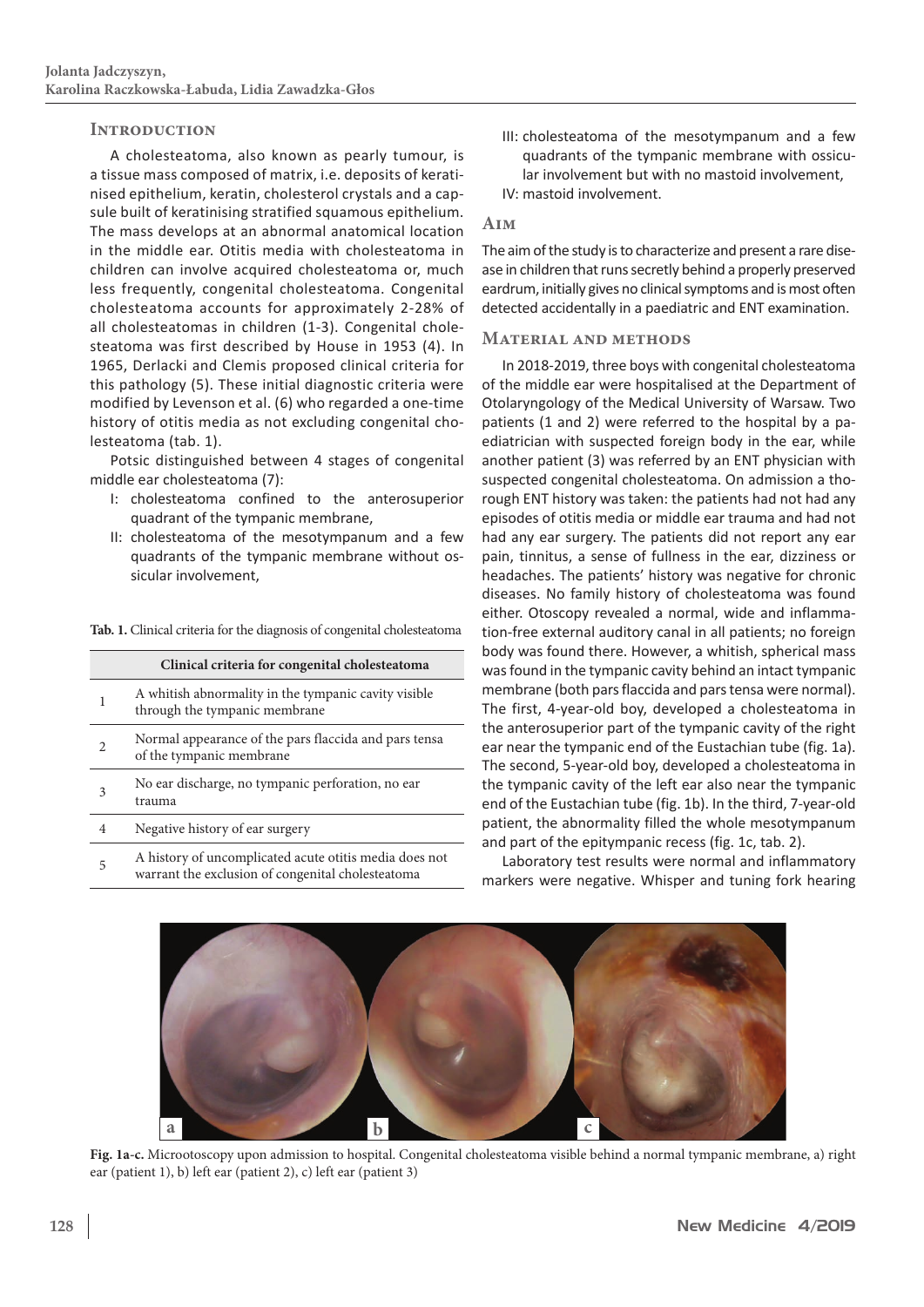| No.           | <b>Sex</b> | Age<br>(years) | Congenital cholesteatoma<br>of the middle ear |
|---------------|------------|----------------|-----------------------------------------------|
|               | Boy        |                | Right                                         |
| $\mathcal{L}$ | Boy        |                | Left                                          |
| 3             | Boy        |                | Left                                          |

**Tab. 2.** Characteristics of patients with congenital cholesteatoma of the middle ear

tests were performed. Impedance audiometry and pure tone audiometry were also conducted. Before the planned surgery, computed tomography of the temporal bone was also performed in order to assess the pathology in the middle ear. In the first patient, a round soft tissue mass with a diameter of 3.5 mm was present in the medial part



**Fig. 2a.** A soft tissue mass in the tympanic cavity of the right middle ear located medially from the ossicles (thick arrow). Normally pneumatised mastoid cells (fine arrow), patient 1



**Fig. 2b.** Congenital cholesteatoma of the right middle ear (thick arrow): coronal view, patient 1

of the right tympanic cavity anterior from the manubrium of malleus; the tympanic cavity was inflammation-free and mastoid cells were normally pneumatised (fig. 2a, b).

In the second patient, a well-defined, round mass 4 mm in diameter was found directly at the manubrium of malleus in the left tympanic cavity, the epitympanic recess was clear and the ossicular chain was normal (fig. 3a, b).

In the third patient, a soft tissue mass was revealed in the left tympanic cavity, which was 7.5 x 8 mm in diameter; the abnormality was present in the mesotympanum and was directed towards the hypotympanum and epitympanic recess; the mass was adjacent to the ossicles but did not cause them to become disconnected (fig. 4a, b). All diagnostic imaging procedures revealed normally pneumatised middle ear cells and mastoid antrum without lesions typical for chronic otitis media. The patients were assessed and scheduled for surgery.

# **Results**

In the hospitalised patients congenital cholesteatoma limited to the tympanic cavity of the middle ear was diagnosed. The mean age of the patients was 5 years and the mean hospitalisation time was 6 days. Microotoscopy revealed a normal, intact, translucent tympanic membrane which had no perforation, signs of thickening or inflammatory lesions of the myringosclerosis type. All congenital cholesteatomas adhered tightly to the tympanic membrane. Normal sound reception was observed on whisper and tuning fork hearing tests in a quiet room with no external noise. Impedance audiometry produced type A tympanometric curves (fig. 5a, b).

The stapedius reflex was present symmetrically in both ears. Pure tone audiometry showed a normal hearing threshold for air and bone conduction in both ears (fig. 6).



**Fig. 3a.** Cholesteatoma "pearl" in the left middle ear (thick arrow). Epitympanic recess with no inflammatory lesions, patient 2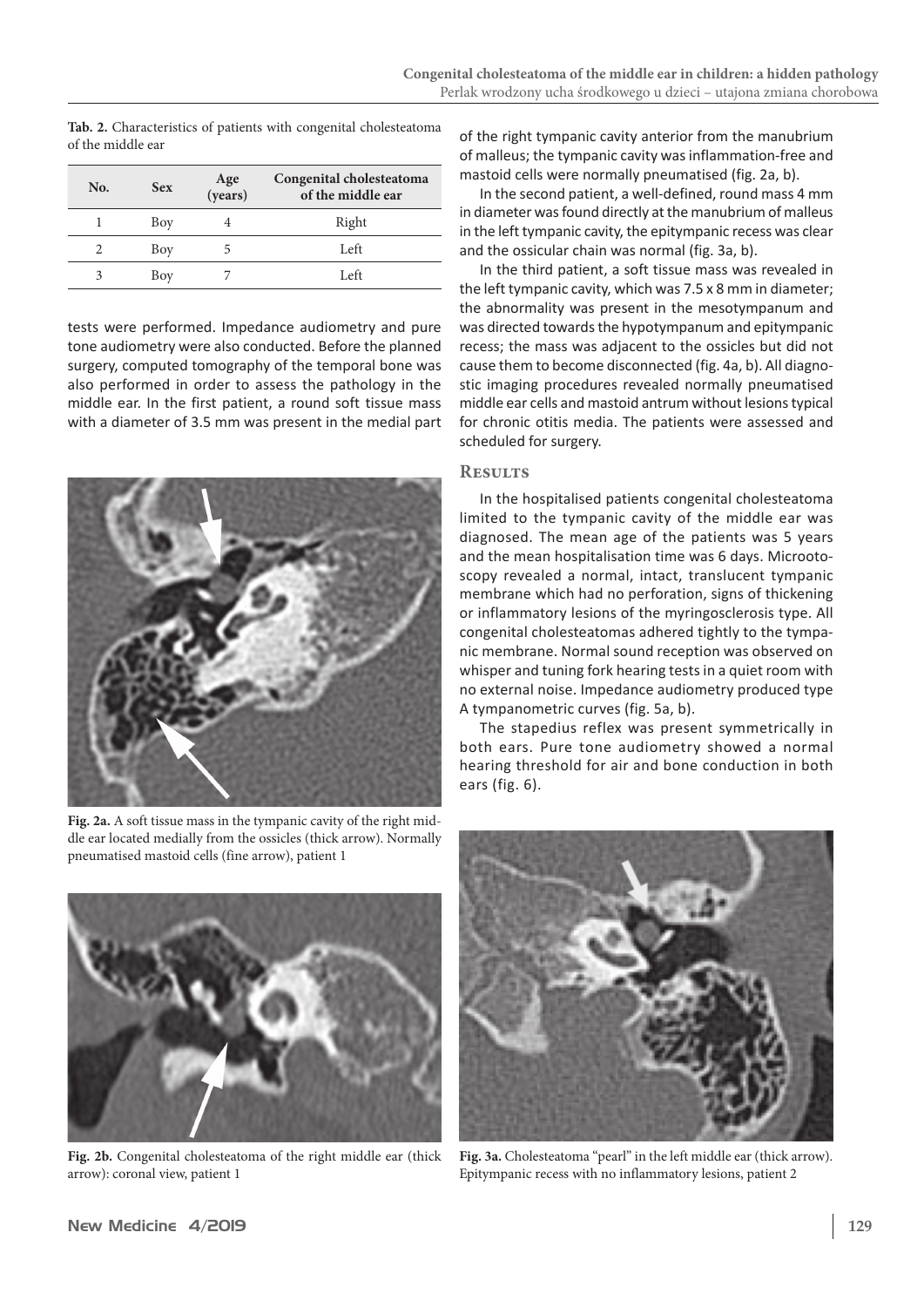

**Fig. 3b.** Cholesteatoma "pearl" (marked with a thick arrow) in the left tympanic cavity. Bilaterally intact ossicular chain, patient 2





**Fig. 5a**. Impedance audiometry, preoperative assessment, patient 2

**Fig. 4a**. Congenital cholesteatoma covering the medial part of the tympanic cavity, the tympanic end of the Eustachian tube and the epitympanic recess, patient 3



**Fig. 4b**. Congenital cholesteatoma covering the mesotympanum and developing towards the hypotympanum, patient 3



**Fig. 5b**. Impedance audiometry, preoperative assessment, patient 3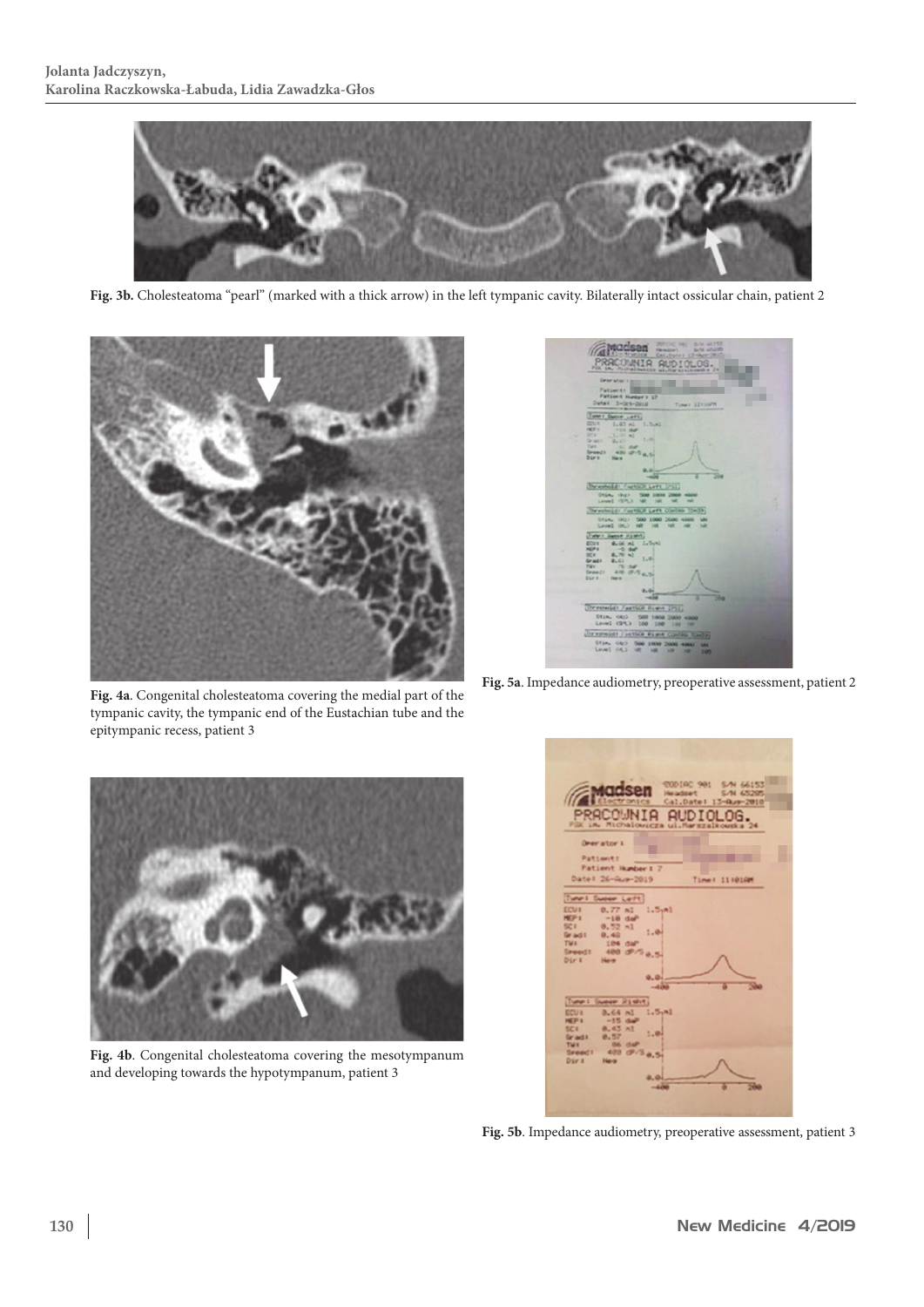

**Fig. 6.** Pure tone audiometry: preoperative hearing test

Computed tomography revealed the presence of abnormalities in tympanic cavities with an intact tympanic membrane. The cholesteatoma was a well-defined tissue mass located medially from the ossicles; it did not cause them to erode. An additional computed tomography scan was performed to make a thorough anatomical analysis of the temporal bone, evaluate the extent of pathology and select the right surgical technique. A single-stage surgical procedure was performed in all the patients during which the masses were removed from the middle ear. In two patients the cholesteatoma "pearls" were removed through an intra-aural approach. These cholesteatomas were well- -separated from the surrounding area, had a capsule and adhered to the manubrium of the malleus without causing bone erosion (fig. 7).

The location of the cholesteatoma "pearls" was confirmed intraoperatively. In the patient in whom the cholesteatoma filled the mesotympanum and partially filled the epitympanic recess and the hypotympanum, left closed tympanoplasty with posterior epitympanotomy was performed. The cholesteatoma did not cover the posterior part of the tympanic cavity and did not reach the antrum; it did adhere to the ossicles, but did not cause them to erode. The ossicular chain was inspected intraoperatively: it had a normal mobility and no adhesions or inflammatory lesions were found in the middle ear. Tympanoplasty was performed during the same surgical session. Histopathological examination confirmed the diagnosis of cholesteatoma. Postoperative hearing results remained good and a tympanic transplant healed well (fig. 8); at present, a year-long follow-up has not revealed any cholesteatoma recurrence.

# **Discussion**

At the Department of Paediatric Otolaryngology of the Medical University of Warsaw, Potsic stage I and II congenital cholesteatoma limited to the tympanic cavity was found in the hospitalised patients. It should be noted that the patients had been referred to the department by a paediatrician with an incorrect diagnosis of foreign body in the ear. Congenital cholesteatoma in children is a hidden disease. There are a few theories accounting for the development of congenital cholesteatoma, which starts to develop already in the embryo and has not underwent involution. Paparella and Rybak explain that this epidermal growth arises from germinal ectoderm from the first and second pair of pharyngeal arches left after foetal development (8). Sade presents a metaplastic theory whereby the mucous membrane of the tympanic cavity undergoes metaplasia to keratinising stratified squamous epithelium (9). Aimi suggests



**Fig. 7.** Cholesteatoma "pearl" removed intraoperatively, patient 2



**Fig. 8.** Microotoscopy. Status post surgical removal of congenital cholesteatoma with tympanoplasty, patient 1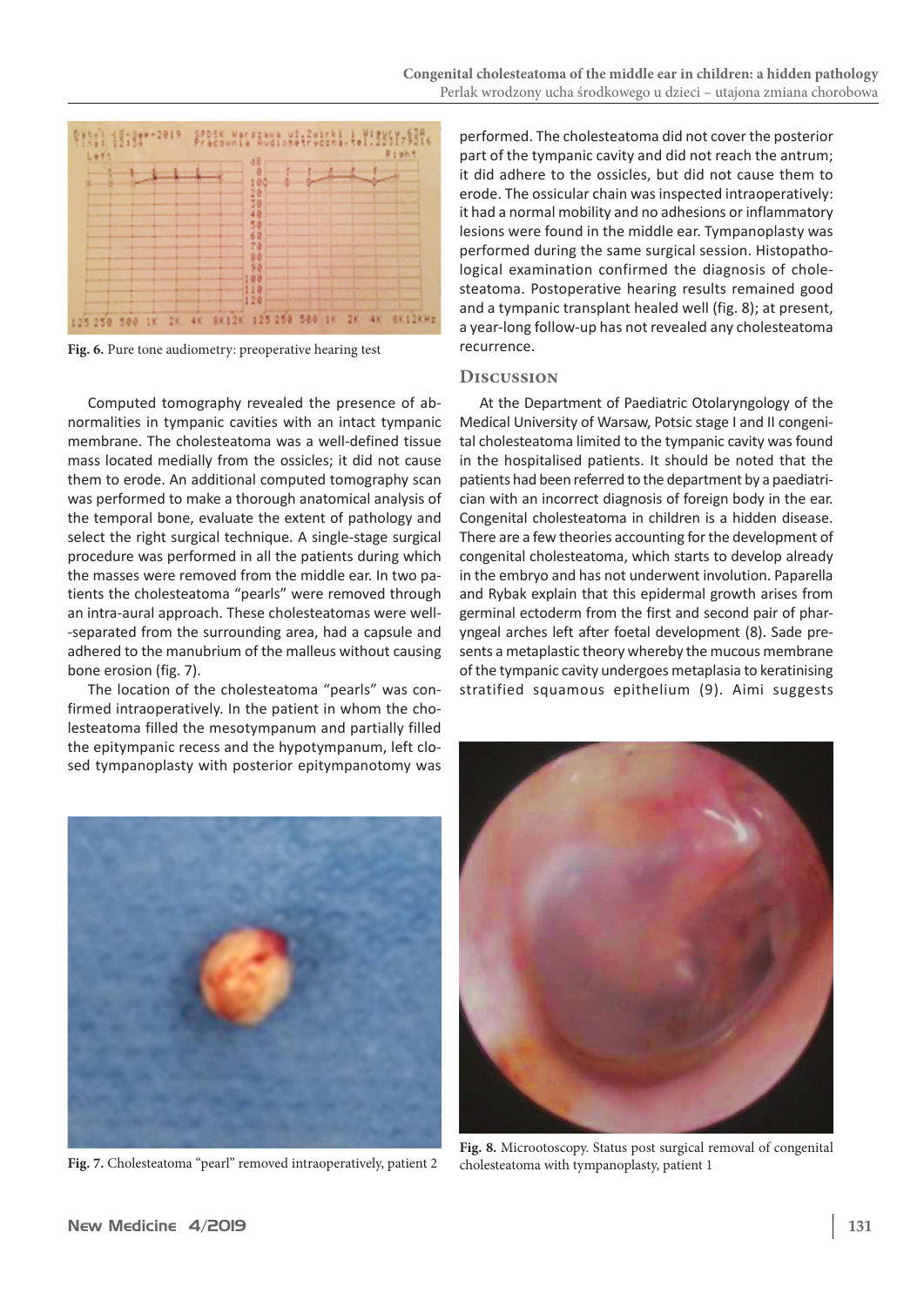that keratinising stratified squamous epithelium migrates from the external auditory canal skin and grows into the tympanic cavity when the inhibitory function of the tympanic ring fails (10). Piza et al. presents a theory whereby the cells of stratified squamous epithelium are transplanted to the middle ear during amniotic fluid aspiration by the foetus (11). Michaels believes that the epithelium may be formed due to the presence of residual dormant nonkeratinising epithelial cells which are distributed in the lateral wall of the Eustachian tube near the tympanic ring and can become keratinised at approximately month 10 of foetal development and disappear at approximately week 33 of gestation (12). However, none of these theories have been proven conclusively and the precise aetiology is still a subject of debate. In the available literature congenital cholesteatomas are usually located in the anterosuperior quadrant of the tympanic membrane (13, 14). Initially, cholesteatomas develop in a slow and limited fashion in the tympanic cavity and as such they do not cause any pain or inflammation in the middle ear and do not cause ossicle erosion and the associated hearing loss, consistent with what was observed in our patients. Cholesteatomas are most often diagnosed incidentally on otoscopic examination as a white pearly mass in the anterosuperior part of the tympanic cavity and near the tympanic end of the Eustachian tube behind an intact tympanic membrane (3, 15). Sometimes congenital cholesteatoma may originate in the posterior part of the mesotympanum from epithelial cells of the area during the development of the temporal bone (16). However, the diagnosis of congenital cholesteatoma is sometimes quite late (3, 17), which is demonstrated by the case of our patients, who were diagnosed as late as at age 5. It needs to be noted that congenital cholesteatoma may be observed for the first time on examination during an acute otitis media episode in children (13). One of the first symptoms of congenital cholesteatoma may be hearing loss associated with otitis media with effusion, when the mass grows anteriorly towards the Eustachian tube causing its obstruction. Subsequently, negative pressure in the tympanic cavity causes the tympanic membrane to be pulled in; as a result, cholesteatoma is visible on otoscopic examination behind an intact tympanic membrane (14, 18). The majority of authors agree that congenital cholesteatoma has a relatively predictable course of slow expansion starting usually from a small "pearl" in the middle ear (13, 14, 19). Cholesteatoma grows down towards the hypotympanum, laterally towards the manubrium of malleus and posteriorly towards the incudostapedial joint, sometimes towards the epitympanic recess causing osteolysis of first the long crus of incus and head of stapes. Once the cholesteatoma grows superiorly towards the epitympanum and anteriorly from the neck and head of malleus where the space is limited, the mass stops growing as a ball and begins to mould to the surrounding spaces penetrating successively the epitympanic recess,

retrotympanum and mastoid cells. With time, an expanding cholesteatoma damages the surrounding bone (3, 13, 14). In one of our cases, intraoperative inspection revealed a cholesteatoma growing inferiorly towards the hypotympanum, towards the manubrium of malleus and posteriorly to where it adhered to the incudostapedial joint; however, the mass did not cover the whole joint or the stapedial suprastructure and did not cause the ossicles to erode. However, one needs to bear in mind that the mastoid antrum in small children is built of a few well-pneumatised cells, which is conducive to cholesteatoma spread. However, in older children, mastoid cells are smaller, more sclerotised and less pneumatised, often with a history of inflammation episodes. While congenital cholesteatoma is initially asymptomatic, with time it may lead to hearing loss, tinnitus, otalgia, a sense of fullness in the ear and facial nerve paralysis (5, 8). The clinical presentation of a child with a purulent discharge and tympanic perforation, conduction hearing loss and a cholesteatoma filling the tympanic cavity and mastoid antrum may also be the presentation of the final stage of congenital cholesteatoma development. In our patients, none of the clinical symptoms mentioned above were observed due to the fact that the cholesteatoma was diagnosed at a relatively early stage of development and the diagnosis was based on microotoscopic examination. Speech is an acoustically valuable stimulus for the ear. A whisper speech test is simple, does not require any specialist medical equipment and can be performed by a general practitioner in an outpatient clinic. However, in the diagnosis of middle ear diseases causing conduction hearing loss, impedance audiometry and acoustic resistance measurement are of particular importance. Type A tympanogram is observed in individuals with normal Eustachian tube function, but it may also be present in conduction hearing loss, stapedial ankylosis or the initial stage of otosclerosis (20). However, a type As tympanogram with low middle ear compliance can also occur in healthy ears or in middle ear inflammation manifesting as cholesteatoma, tympanic cavity effusion, polyps, inflammatory granulation tissue or otosclerosis in children (20). Pure tone audiometry is used to determine air and bone conduction hearing threshold (21). However, in children such a test can only be performed from approximately 4 years of age. Computed tomography of temporal bones was performed before the procedure in order to assess the extent of disease found on otoscopic examination, analyse the anatomy of the middle ear and choose the right surgical technique. Hao et al. also considers a diagnostic imaging procedure to be justified before surgery (17, 22). A common location for congenital cholesteatoma of the middle ear is the anterosuperior part of the tympanic cavity near the Eustachian tube and the anterior part of the tympanic ring, medially from the ossicular chain, just below the tensor tympani muscle (13, 14, 19). A middle ear mass in the middle ear should be differentiated from an organised tympanic cavity effu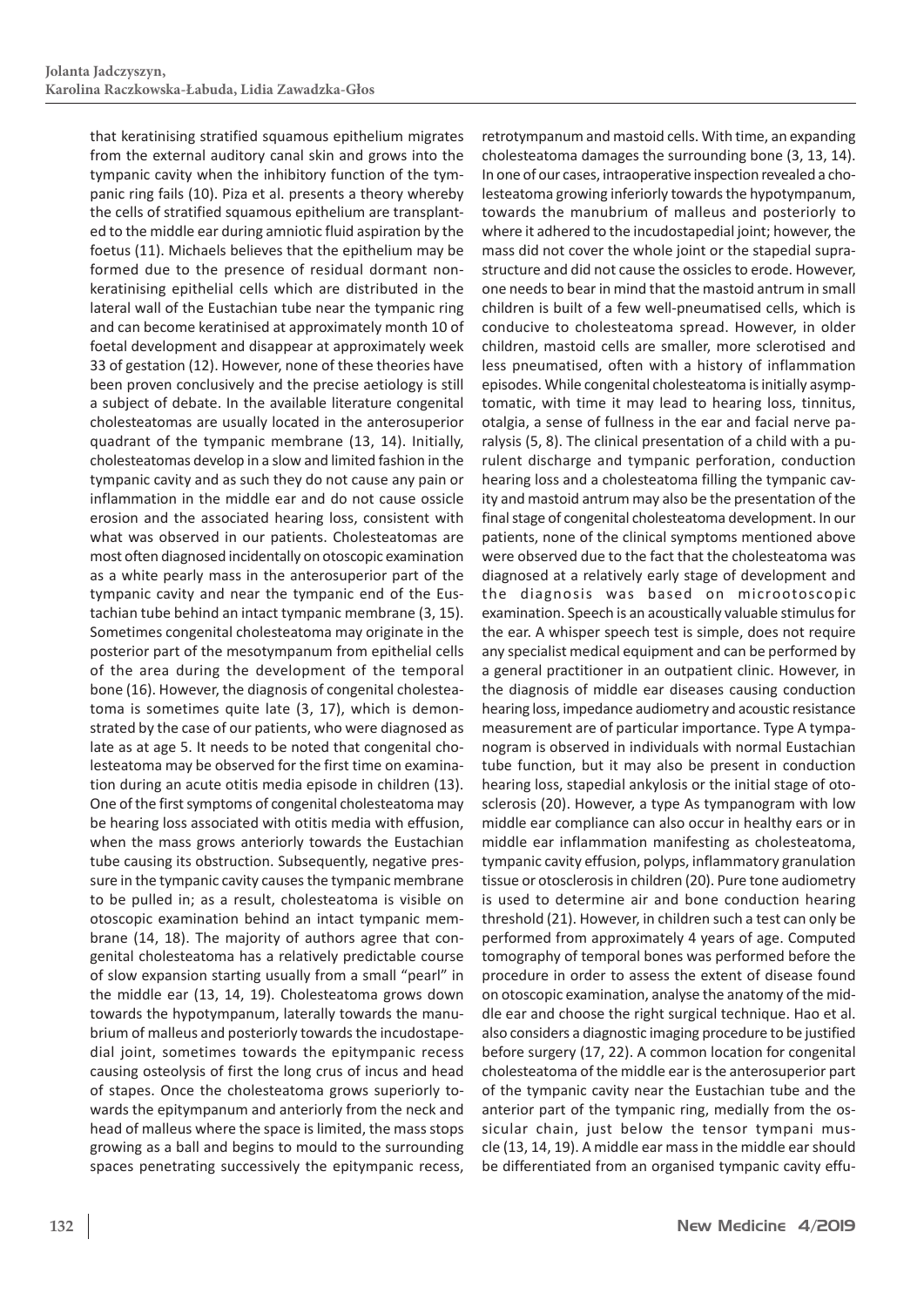sion, cholesterol granuloma, tympanic glomangioma and neurofibroma originating from the tympanic section of the facial nerve (23). Although the abnormalities mentioned above look similar on diagnostic imaging, congenital cholesteatoma does not enhance upon contrast administration and differential microotoscopy remains a very important examination (24, 25). One should bear in mind the fact that the only method of cholesteatoma treatment in children is surgical removal of the tumour. Topical and systemic antibiotic therapy is ineffective. In congenital cholesteatomas limited to the tympanic cavity intra-aural approach was used, which provided good access to the tympanic cavity and possibility to remove the whole intact cholesteatoma pearl with little risk of residual disease. This access is also recognised by Nelson as appropriate for the early stage of cholesteatoma development and the 0% recurrence rate suggests that stage I cholesteatomas do not require routine second-look surgery (13). When intraoperative inspection revealed that the cholesteatoma started to adhere to the manubrium and neck of malleus, covered the complex topography of supporting ligaments and was spreading to the epitympanic recess, retroauricular access with closed tympanoplasty and posterior epitympanotomy was used. Isaacson confirms that although cholesteatoma is a histologically benign abnormality, it has the ability to spread in the middle ear, causing bone damage. Treatment is exclusively surgical and the success of the operation is largely dependent on the stage of the disease (26). Congenital cholesteatoma is still a diagnostic challenge for primary care doctors

and a surgical one for ENT physicians. Incorrect diagnosis is common due to the infrequent occurrence and insidious development of cholesteatoma and the characteristic lack of complaints and lack of otitis media symptoms. Too late a diagnosis leads to the development of complications. It is important that the disease be diagnosed at an early and asymptomatic stage and the patient be referred for a quick diagnostic investigation and surgery so that ossicle erosion and the associated hearing loss can be prevented. Our oneyear-long follow-up period is relatively short compared to the one reported by other authors (27). However, to date we have not found any recurrence of congenital cholesteatoma in the tympanic cavity and the patients are still under the care of the hospital outpatient clinic. Early detection of abnormalities in the tympanic cavity of the middle ear is primarily due to the awareness of the possible occurrence of congenital cholesteatoma in children.

#### **Conclusions**

- 1. Early-stage congenital cholesteatoma of the middle ear in children is usually diagnosed incidentally.
- 2. The most common location is the anterosuperior part of the tympanic cavity.
- 3. Investigation and diagnosis of congenital cholesteatoma is based on microotoscopy; computed tomography of the temporal bones is also a useful procedure in the process.
- 4. The only method of cholesteatoma treatment is surgical removal of the mass.

### **Conflict of interest Konflikt interesów**

None Brak konfliktu interesów

#### **Correspondence Adres do korespondencji**

\*Lidia Zawadzka-Głos Klinika Otolaryngologii Dziecięcej Warszawski Uniwersytet Medyczny ul. Żwirki i Wigury 63A, 02-091 Warszawa tel.: +48 (22) 317-97-21 laryngologia@litewska.edu.pl

#### **References/Piśmiennictwo**

- 1. McDonald TJ, Cody DT, Ryan RE Jr: Congenital cholesteatoma of the ear. Ann Otol Rhinol Laryngol 1984; 93: 637-640.
- 2. Friedberg J: Congenital cholesteatoma. Laryngoscope 1994;104: 1-24.
- 3. Potsic WP, Wetmore RF, Marsh RR: Congenital cholesteatoma: fifteen years experience at The Children's Hospital of Philadelphia. [In:] Sanna M (ed.): Cholesteatoma and Mastoid Surgery. CIC Edizioni Internazionali, Rome 1997: 422-431.
- 4. House HP: An apparent primary cholesteatoma, case report. Laryngoscope 1953; 63: 712-713.
- 5. Derlacki EL, Clemis JD: Congenital cholesteatoma of the middle ear and mastoid. Ann Otol Rhinol Laryngol 1965; 74: 706-727.
- 6. Levenson MJ, Micheals L, Parisier SC: Congenital cholesteatomas of the middle ear in children: origin and management. Otolaryngol Clin North Am 1989; 22: 941-954.
- 7. Potsic WP, Samadi DS, Marsh RR, Wetmore RF: A Staging System for Congenital Cholesteatoma. Arch Otolaryngol Head Neck Surg 2002; 128(9): 1009-1012.
- 8. Paparella MM, Rybak L: Congenital Cholesteatoma. Otolaryngol Clin North Am 1978; 11: 113-120.
- 9. Sade J: The etiology of cholesteatoma: the metaplastic theory. [In:] McCabe B, Sade J, Abrahamson M (eds.): Cholesteatoma: First International Conference. Aesculapius Publishing, Birmingham 1977: 212-232.
- 10. Aimi K: Role of the tympanic ring in the pathogenesis of congenital cholesteatoma. Laryngoscope 1983; 93: 1140-1146.
- 11. Piza J, Gonzales M, Northorp CC: Meconium contamination of the neonatal ear. J Pediatr 1989; 115: 910-914.